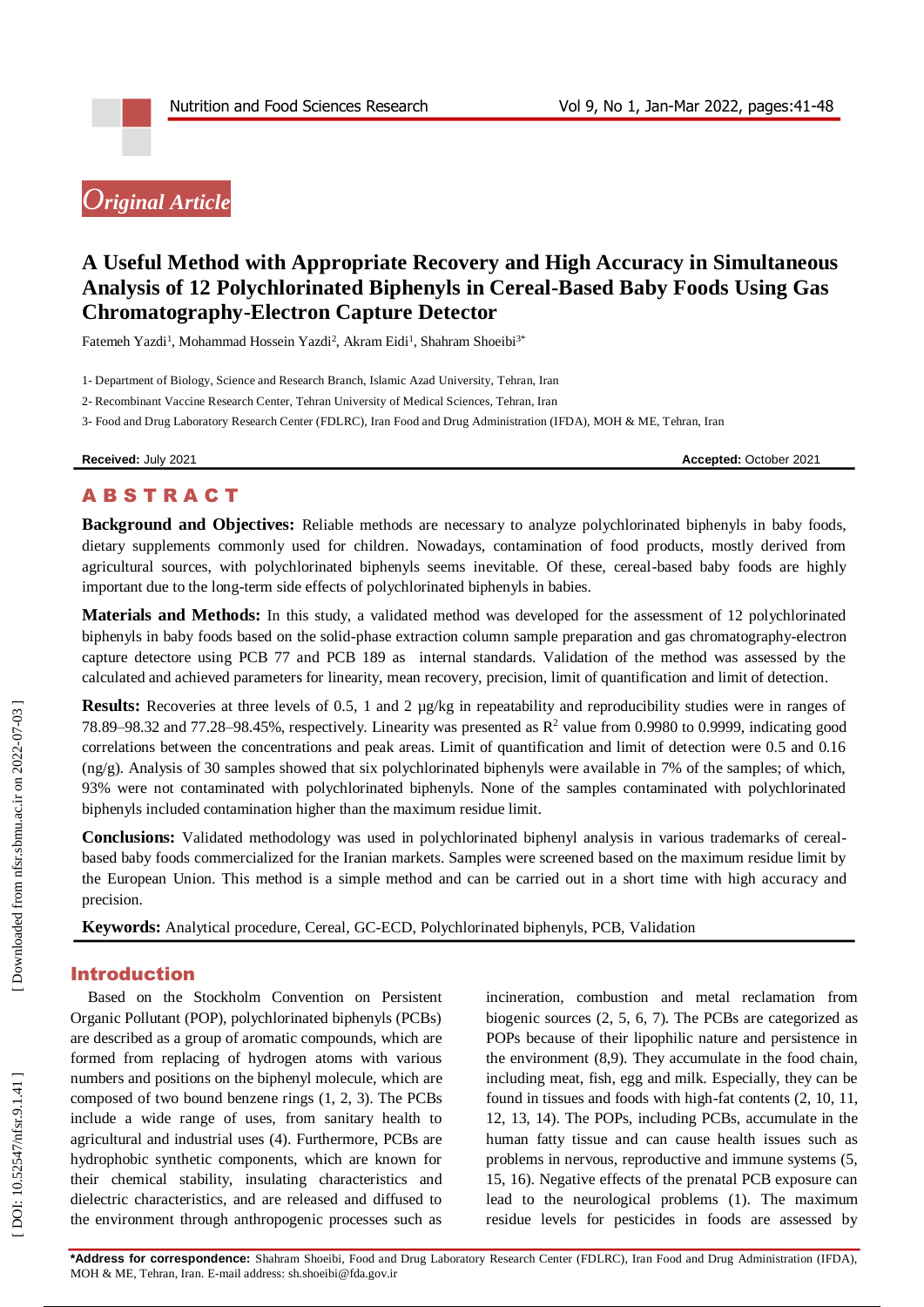European legislations to establish in Regulation (EC) 396/2005, indicating necessity of a routine, sensitive, specific analytical method for the assessment of PCBs in foods (13). The maximum allowed value for sum of PCB 25, PCB 52, PCB 101, PCB 138, PCB 153 and PCB 180 in foods for infants and young children is 1 ng/g wet weight reported in Commission Regulation (EC) (15, 17). Due to the PCB toxicity, a total elimination of PCBs and other compounds is planned by 2025 under Stockholm Convention (2) .

Everyday aspects of life depend on analytical measurements from food quality control to clinical assistance and drug synthesis for the research supports (18, 19). Numerous extraction methods have been used for the specific analysis of PCBs in food matrices, including Soxhlet extraction, high speed blending with solvent and matrix solid -phase dispersion (11). These methods include various procedures and limits in assessing specificity, linearity, precision, accuracy and other characteristics (18). Due to the complex nature of agricultural products, removing interferences of the effects of matrices using appropriate pre -treatment processes is necessary. These interferences can affect qualitative and quantitative measurements (20). For a wider use of the developed analytical methods, their reliability, reproducibility and repeatability need to be verified through performances in various laboratories with various instruments and analyzers (18). For the practical uses or regulatory submissions of the analytical methods, they need systematic validations by statistical analysis through assessing parameters such as specificity, linearity range, accuracy and precision (18) .

Guidelines of method validation and associated topics are provided by the international organizations such as Association of Official Analytical Chemists (AOAC), American Society for Testing and Material (ASTM), Food and Agricultural Organization (FAO), United States Food and Drug Administration (FDA) and International Conference on Harmonization (ICH) (21). Quality of developed analytical methods is assessed by recovery, sensitivity, analyte stability, suitability for the purpose and the matters of time and cost (18). The WHO recommends that breast milk consumption is not sufficient to support activities in infants older than six months. Relatively, infant formulae are alternatives to breast milk that often play important roles in infant diets and may promote health situations of non -breastfed children during early development. Therefore, potential contamination of these formulae with PCB should be considered (22). In regions such as USA and European Union (EU) countries industrially processed formula milk and/or solid foods have become important sources of nutrition for infants (23). Only a few studies investigated PCB levels in infant formulae, with most of the studies focused on dioxins in human milk (22). No recorded studies are available on the analysis and measurement of PCBs in baby foods in Iran.

Hence, the aim of the present study was to develop an analytical method based on ASTM 4059 -00 extraction method, which was improved for the assessment of twelve PCBs in cereal baby foods using gas chromatographyelectron capture detector (GC -ECD). Procedure for the analytical assessment of the developed extraction method was followed by ICH regulation.

## Material s and Methods

#### **Samples, chemicals and Reagents**

The n -hexane analytical grade (99%) and acid sulfuric (H <sup>2</sup>SO <sup>4</sup>, 98%) were purchased from Merck, Germany. The PCB standards (nos. 18, 28, 31, 44, 52, 77, 101, 114, 138, 142, 153, 180, 194 and 189) were supplied by Dr. Ehrenstorfer Reference Materials, Augsburg, Germany. Solid phase extraction (Florisil column, 3 ml, 500 mg) were purchased from Chromabond, Germany. The matrix in this study included cereal baby foods. A domestic sample purchased and analyzed five times for ensuring blank samples. Then, 30 samples of cereal -based baby foods from various brands were randomly purchased from pharmacies in Tehran, Iran.

#### **Standard solutions**

Initial standards were purchased in powder form. The n hexan was used to prepare and dilute the standards. The source standard was 200 ng/ml; then, dilution was carried out as follows:

200 (ng/ml) standard: 1 µg of standard dissolved in 5 ml of solvent (n -hexane),

10 (ng/ml) standard: 5 µL of 200 (ng/ml) standard, 75 µL n -hexane, 20 µ L PCB77 (internal standard), 10 µL PCB 189 (internal standard),

20 (ng/ml) standard: 10 µL of 200 (ng/ml) standard, 70 µL n -hexane, 20 µ L PCB77 (internal standard), 10 µL PCB 189 (internal standard),

50 (ng/ml) standard: 25 µL of 200 (ng/ml) standard, 55 µL n -hexane, 20 µ L PCB77 (internal standard), 10 µL PCB 189 (internal standard),

and 100 (ng/ml) standard:  $50 \mu L$  of  $200 \text{ (ng/ml)}$ standard, 20 µL n -hexane, 20 µ L PCB77(internal standard), 10 µL PCB 189 (internal standard).

### **Apparatus**

The GC instrument included Agilent 7890 A, USA, equipped with ECD and autosampler with DB -S column (30 m  $\times$  0.250 µm  $\times$  0.25 µm). The oven temperature of GC was set as an initial temperature of 130 °C held for 2 min; then, increasing to 250 °C at a rate of 3 °C min<sup>-1</sup> and holding the final temperature at 250 °C for 8 min. Injector and detector temperatures were set at 250 and 300 °C, respectively. The purge gas was nitrogen at a rate of 3 ml min<sup>-1</sup>. Helium at 0.8 ml min<sup>-1</sup> rate was used as the carrier gas. The split mode with a ratio of 5:1 was used. The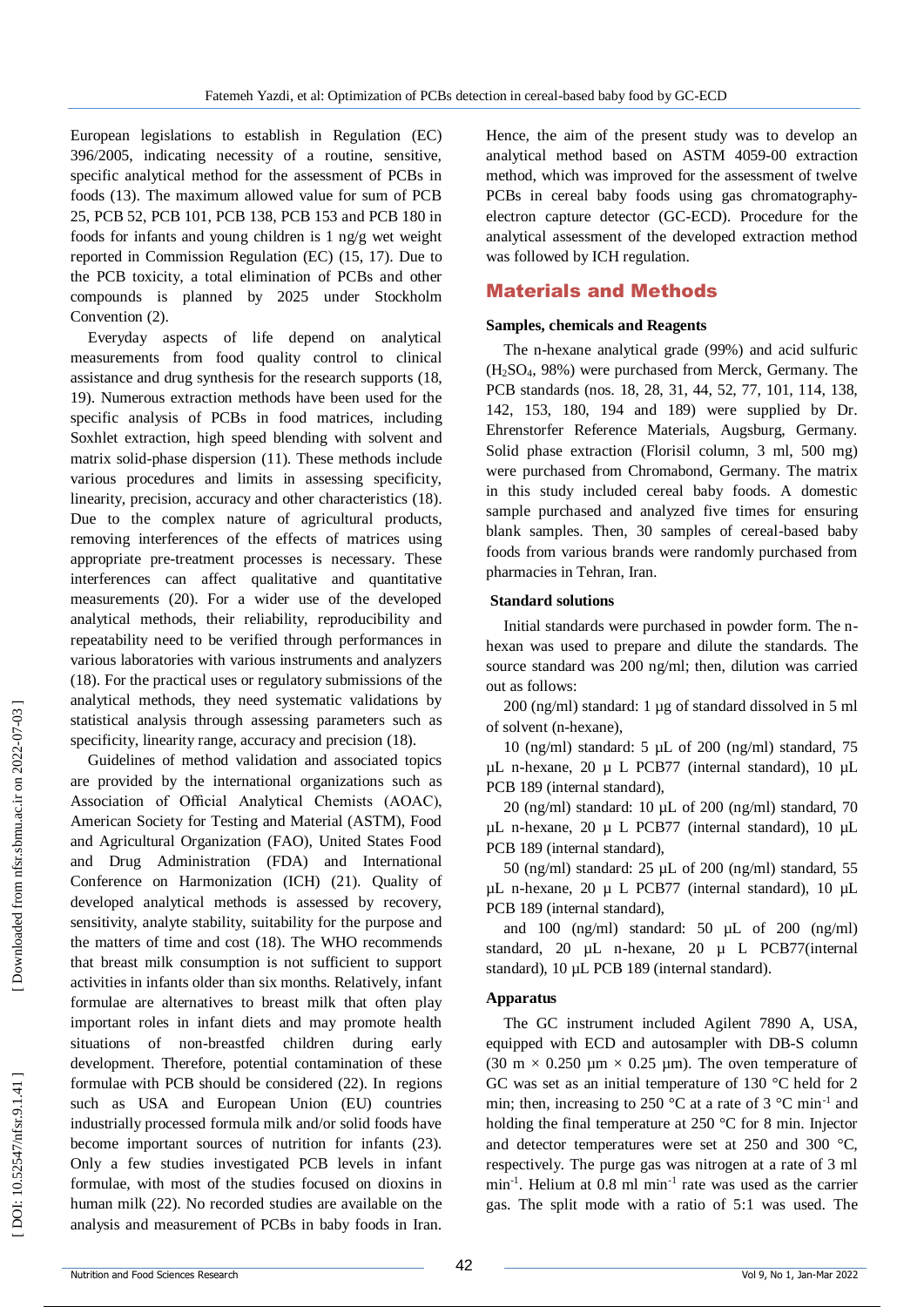makeup gas was nitrogen at a rate of 30 ml min<sup>-1</sup> for 45 min. Volume for each injection included 1 µL.

### **PCB extraction**

Based on the selected analytes and matrices, purification and extraction methods can be various (9). Solvent for the extraction included n -hexane. Briefly, 5 g of the finely ground cereal -based baby food were mixed with sufficient quantities of PCBs at assessed concentrations and 20 µL of PCB-77 as one of the internal standards with 1 µg/ml concentration. The contaminated sample was stored at room temperature for 1 h to allow PCB complete absorption into cereals and then developed extraction procedure was used as follows: sample was mixed with 15 mL of n -hexane using shaker (Heidolph,Vibramax 100 platform shaker) at a speed of 250 rpm for 30 min. After filtration using filter papers (CHMlab 58\*58, 0.17 mm), filtered liquid was stirred using vortex (Multi Reax Brand, Heidolph, Test tube shaker 5411000011 UK) at 4000 rpm for 1 min with 1 ml acid sulfuric (98%) for removing chemical backgrounds from the resulting liquid. Suspension was centrifuged (Eppendorf 5810 R, Germany) at 3000 rpm for 10 min. The remaining n -hexane in the separated liquid from the centrifugation step was passed through a Florisil column (3 ml, 500 mg, Chromabond). Technically, 1 ml of n-hexane was passed through the column, followed by passing the extracted sample from the previous step. Column was eluted in three steps, each step used 0.5 ml of n -hexane. Effluent of the column was evaporated under the flow of nitrogen gas. Then, 100 µL of n-hexane were added to the remaining solution and aggitated for 3 min using vortex. The final solution was mixed with 10 µL of PCB 189 as the second internal standard with a concentration of 1 µg/ml. Then, 1 µL of this solution was injected into GC -ECD.

## **Method validation**

Validation of the method was assessed by the calculated and achieved parameters for linearity, mean recovery, precision (repeatability and reproducibility), limit of quantification (LOQ) and limit of detection (LOD). Accuracy was assessed by calculating mean recovery experiments. For calculating the average recovery, assessed concentrations of spiked samples were compared to their target levels. For assessing LOQ, it was assessed as the lowest concentration level that could quantitatively be assessed and validated with acceptable values for recovery using five replicates and one -third of this value was considered as the LOD (European Medicines Agency, ICH) (24). For calibration analysis, spiked level calibration curve method was used to remove effects of the sample. Five point calibration curves were prepared using standard curve over a concentration range of 10 –200 ng/ml to assess linearity. In this method, each of the twelve PCBs was prepared at five concentrations of 10, 20, 50, 100 and 200

ng/ml from the spiking solution of 200 ng/ml. Solution included 20 µL of PCB 77 as one of the internal standards before the extraction step for assessing the extraction step. Blank sample was contaminated with this solution and used in the extraction step. Then, 10 µL of PCB 189 as the other internal standard were added to the final product of the extraction step for assessing quantification by GC -ECD. The prepared solution was injected into GC -ECD for quantification and qualification analyses. The used points in GC -ECD were constructed for calibration graphs.

To assess validity of the analytical method, sample was contaminated with solutions of 12 PCBs at three various levels of 0.5, 1 and 2 ng/g. Two sets of experiments were carried out. In the first set, each level of contamination was going through the extraction and assessment steps for tree replicates in one day to assess repeatability and interday precision. In the second set of experiments, each pollution level at each day was assessed via extraction and assessment for nine replicates in three successive days. Results of the second set of experiments were used to assess reproducibility and intraday precision. Recovery, standard deviation and relative standard deviation for all of these experiments were calculated. The term of specificity is used to investigate the peak occurrence in this specifically developed method for recording location of the peak of each analyte in the chromatogram of GC. This word refers to differentiation between various analytes and each peak of the chromatogram after the effect of extraction from the matrices.

# Results

The LOQ and LOD were 0.5 and 0.16 ng/g, respectively. Accuracy was studied by calculating recovery assays. For recovery assesssments, detected values of the extracted analytes from the matrices were compared with the initial value of each analyte. At the lowest spiking level selected based on the LOQ, 0.5 ng/g, all 12 PCBs were assessed. For setting limits of quantitation (LOQs), the lowest validated spiked levels were used (24). For assessing linearity of the method, various calibration curves and coefficient of correlation  $(R^2)$  between the concentrations and the peak areas were calculated with the concentrations in the range of 0.5 –10 ng/ml. As shown in Table 1, satisfactory results for the linearity with  $\mathbb{R}^2$  over 0.9983 was achieved within the highlighted range (10, 20, 50, 100, 200 ng/ml) for the 12 PCBs. The range of  $\mathbb{R}^2$ values included 0.9980–0.9999, indicating good correlations between the concentrations and areas under curve (AUC) in the linear range. The ICH, which was the selected regulation for following its validity procedure in this study, did not report the acceptable range for  $\mathbb{R}^2$ . However, results were in the range of the reported values (2, 13, 25, 26). Good results in linearity from the calibration curve assured applicability of the used chromatographic system GC -ECD for the twelve PCBs.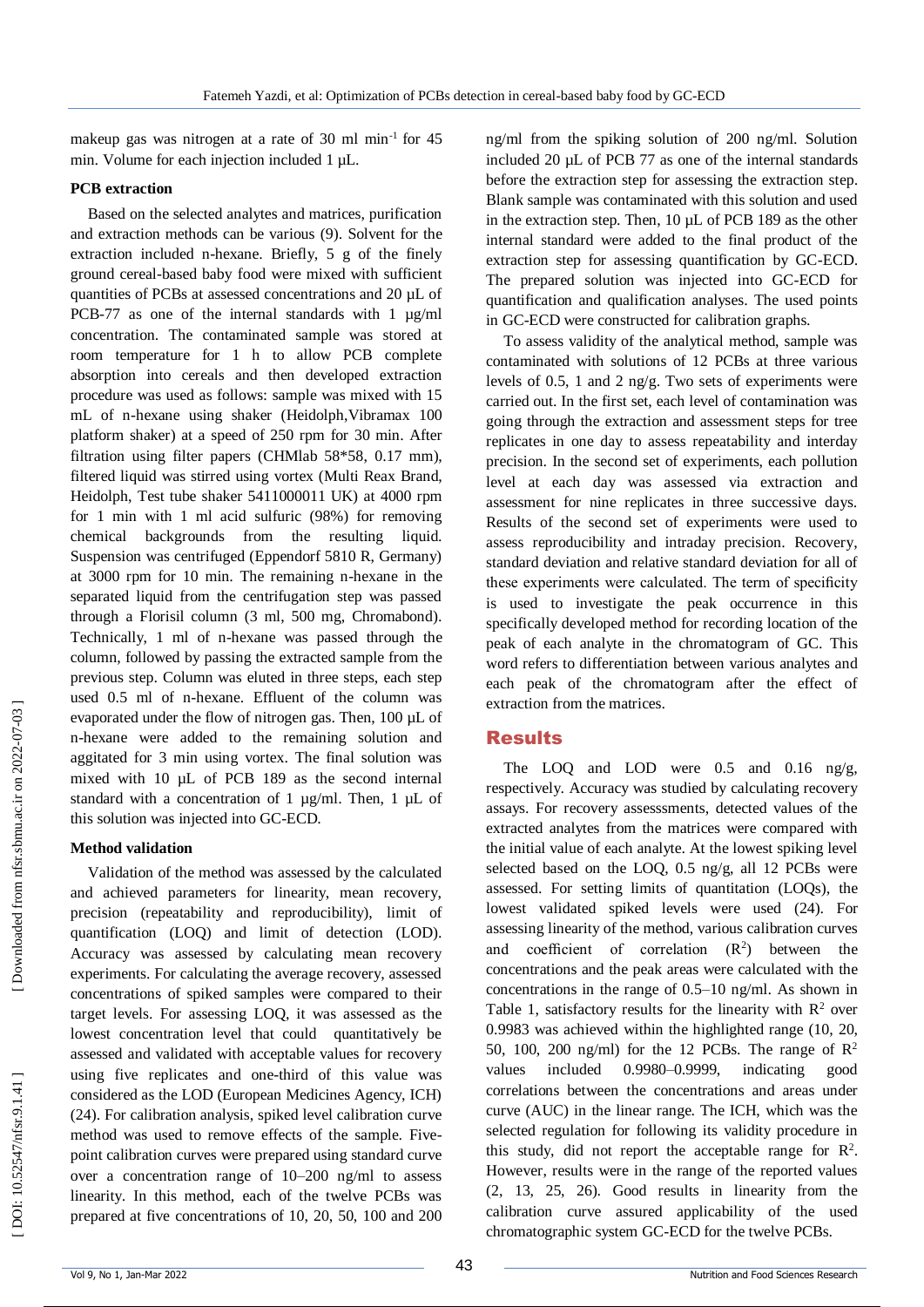|                   |                          |                        | $R^{2a}$ | Spiking levels $(ng/g)$  |                            |                   |             |                   |             |  |
|-------------------|--------------------------|------------------------|----------|--------------------------|----------------------------|-------------------|-------------|-------------------|-------------|--|
| Compounds         | Linear range             |                        |          | 0.5                      |                            | $\mathbf{1}$      |             | $\overline{c}$    |             |  |
|                   | concentration<br>(ng/ml) | Equation               |          |                          | $RSDR$ c                   | Recovery±SD       | $RSD_R$     |                   | $RSD_R$     |  |
|                   |                          |                        |          | Recovery±SD <sup>b</sup> | $\mathrm{RSDr}^\mathrm{d}$ |                   | <b>RSDr</b> | $Recovery \pm SD$ | <b>RSDr</b> |  |
|                   |                          |                        |          | 89.18±9.95               | 11.16                      | $87.10 \pm 8.43$  | 9.68        | 89.41±11.63       | 13.01       |  |
| <b>PCB 18</b>     | $0.5 - 10$               | $y = 0.0472x + 0.0133$ | 0.9980   | $85.38 \pm 9.67$         | 11.33                      | $92.83 \pm 9.46$  | 10.19       | $86.18 \pm 6.54$  | 7.58        |  |
|                   |                          |                        |          | 94.38±0.94               | 0.99                       | $91.90 \pm 6.95$  | 7.57        | $83.87 \pm 6.53$  | 7.79        |  |
| PCB <sub>28</sub> | $0.5 - 10$               | $y = 0.1092x + 0.0223$ | 0.9983   | 89.90±6.07               | 6.75                       | $90.84 \pm 11.18$ | 12.31       | $91.81 \pm 6.55$  | 7.13        |  |
|                   |                          |                        |          | $93.57 \pm 5.44$         | 5.82                       | $98.45 \pm 7.64$  | 7.76        | $96.35 \pm 7.41$  | 7.69        |  |
| PCB 31            | $0.5 - 10$               | $y = 0.0673x + 0.0158$ | 0.9987   | $95.55 \pm 5.74$         | 6.08                       | $98.11 \pm 10.37$ | 1057        | $92.33 \pm 5.58$  | 6.04        |  |
|                   |                          |                        |          | $94.93 \pm 1.40$         | 1.48                       | $86.24 \pm 6.60$  | 7.66        | $82.25 \pm 4.39$  | 5.34        |  |
| <b>PCB 44</b>     | $0.5 - 10$               | $y = 0.0899x + 0.0187$ | 0.9987   | $88.14 \pm 8.60$         | 9.76                       | 84.87±9.05        | 10.68       | $89.39 \pm 6.13$  | 6.86        |  |
|                   |                          |                        |          | 98.06±6.74               | 6.88                       | $96.04 \pm 0.73$  | 0.76        | $94.75 \pm 3.46$  | 3.65        |  |
| <b>PCB 52</b>     | $0.5 - 10$               | $y = 0.0713x + 0.012$  | 0.9982   | 94.93±4.08               | 4.30                       | $98.32 \pm 7.12$  | 7.25        | 94.78±5.64        | 5.95        |  |
|                   |                          |                        |          | 89.89±5.557              | 6.20                       | 89.96±4.28        | 4.76        | $82.28 \pm 7.45$  | 9.06        |  |
| <b>PCB</b> 101    | $0.5 - 10$               | $y = 0.0836x + 0.0196$ | 0.9985   | $87.84 \pm 7.60$         | 8.66                       | $85.34 \pm 8.96$  | 10.5        | $88.28 \pm 5.18$  | 5.87        |  |
|                   |                          |                        |          | 88.39±11.94              | 13.50                      | $95.56 \pm 9.03$  | 9.45        | $83.83 \pm 3.26$  | 3.89        |  |
| <b>PCB 114</b>    | $0.5 - 10$               | $y = 0.0974x + 0.0125$ | 0.9987   | 86.90±14.59              | 16.79                      | $88.84 \pm 6.98$  | 7.86        | $88.73 \pm 6.22$  | 7.01        |  |
|                   |                          |                        |          | $83.79 \pm 6.51$         | 7.77                       | $84.69 \pm 3.74$  | 4.42        | 77.88±4.24        | 5.44        |  |
| <b>PCB 138</b>    | $0.5 - 10$               | $y = 0.1301x - 0.001$  | 0.9999   | $87.89 \pm 4.59$         | 5.82                       | $81.73 \pm 7.72$  | 9.45        | $85.52 \pm 5.33$  | 6.24        |  |
|                   |                          |                        |          | $82.27 \pm 8.29$         | 9.95                       | $90.13 \pm 9.50$  | 10.54       | 78.57±4.70        | 5.98        |  |
| <b>PCB 142</b>    | $0.5 - 10$               | $y = 0.0962x + 0.0173$ | 0.9991   | 83.36±13.54              | 16.24                      | $84.91 \pm 9.23$  | 10.87       | $85.15 \pm 5.95$  | 6.99        |  |
|                   |                          |                        |          | $92.37 \pm 2.39$         | 2.59                       | $91.62 \pm 8.14$  | 8.88        | $81.60 \pm 7.41$  | 9.08        |  |
| <b>PCB</b> 153    | $0.5 - 10$               | $y = 0.0956x + 0.0042$ | 0.9994   | 89.64±9.76               | 10.89                      | $83.82 \pm 9.30$  | 11.1        | $91.06 \pm 5.53$  | 6.97        |  |
|                   |                          |                        |          | $86.57 \pm 7.36$         | 8.5                        | $84.75 \pm 8.12$  | 9.58        | $77.28 \pm 5.67$  | 7.33        |  |
| <b>PCB 180</b>    | $0.5 - 10$               | $y = 0.1411x - 0.0006$ | 0.9998   | 82.59±9.82               | 11.89                      | $8052 \pm 10.59$  | 13.15       | $86.19 \pm 6.18$  | 7.17        |  |
|                   |                          |                        |          | $84.62 \pm 8.55$         | 10.11                      | $83.74 \pm 2.53$  | 3.02        | 79.45±1.08        | 1.36        |  |
| <b>PCB 194</b>    | $0.5 - 10$               | $y = 0.1486x - 0.0135$ | 0.9994   | $80.65 \pm 6.20$         | 7.69                       | $83.83 \pm 8.17$  | 9.75        | 82.88±4.47        | 5.39        |  |

Table 1. Validation parameter analysis of the PCBs in cereal-based baby foods

<sup>a</sup>Regression Coefficient, <sup>b</sup>Standard Deviation, <sup>c</sup>Relative standard deviation (Reproducibility), <sup>d</sup>Relative standard deviation (Repeatability)

Tables 1 shows results of the precision and accuracy of the developed analytical method for the assessment of the twelve PCBs for repeatability and reproducibility. Achieved recoveries of all 12 PCBs for the spiked levels were greater than 77% and the calculated relative standard deviation was less than 17%. In the range of recoveries for the repeatability, the lowest recovery rate was 78.89% for PCB 138 at 0.5 ng/g and the highest recovery rate was 98.32% for PCB 52 at 0.5 ng/g. Results for recoveries of reproducibility varied 77.28 –98.45% for PCB 180 and PCB 31, as the lowest and the highest at 2 and 1 ng/g, respectively. Thus, it can be concluded that the highest recovery for repeatability and reproducibility occured for a greater PCB, compared to the lowest recovery. Ranges of the recovery for repeatability and reproducibility were

reported almost similarly. As another supporting argument, coefficient of repeatability of measurements and within laboratory reproducibility, named as relative standard deviation or otherwise expressed as coefficients of variation (CV), for this method were less than 16.79 and 13.50%, respectively (Table 1). Relative standard deviations (RDSr) associated to repeatability and reproducibility of the method in assessing recovery of the spiked levels for 12 PCBs were 0.30-16.79 and 0.76-13.50, respectively. Results achieved for precision at all concentrations included acceptable levels for precision based on the international guidelines for validation SANTE/11945/201, which was equal or less than 20%  $(RSDr \leq 20\%)$  (26).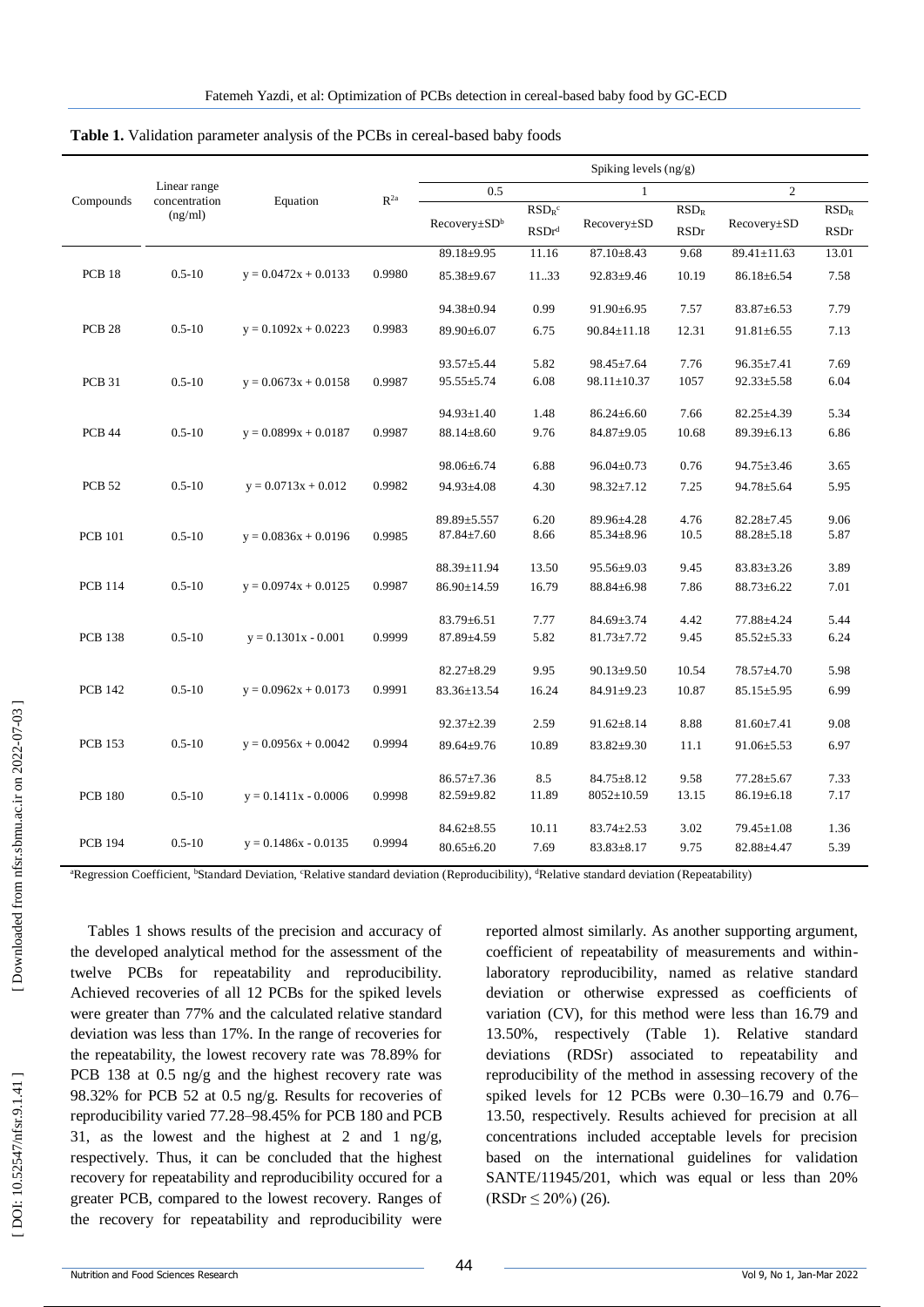The lowest values for the CV of repeatability and reproducibility were reported for PCB 52 at 0.5 ng/g and PCB 52 at 1 ng/g, respectively. The PCB 114 showed the highest CV for repeatability and reproducibility at 0.5 ng/g. The lowest value for RSDr for repeatability experiments (4.30) was for PCB 52 at 0.5 ng/g and the highest value (16.79) was for PCB 114 at 0.5 ng/g. Based on the reported values for reproducibility, the lowest and the highest RSDr were for PCB 52 at 1 ng/g and PCB 144 at 0.5 ng/g, respectively. Results of the typical chromatograms achieved from the PCBs spiked solution, two internal standards and solution after extraction from the contaminated sample suggested clear separations of the 12 PCBs. Chromatograms indicated that developed sample preparation and analytical procedure resulted in separating each of the 12 analyzed PCBs with no interference. Chromatograms from the spiked solution of 12 PCBs, two internal standards, one extracted solution from the contaminated matrix, overlay of PCBs chromatogram with internal standards and blank chromatogram with internal





**Figure 1.** The GC -ECD chromatograms, a) standard solution of the 12 PCBs, b) two internal standards, c) one spiked solution of the 12 PCBs, d) overlay of the PCB standard chromatogram with internal standards, and e) overlay of the blank chromatogram with internal standards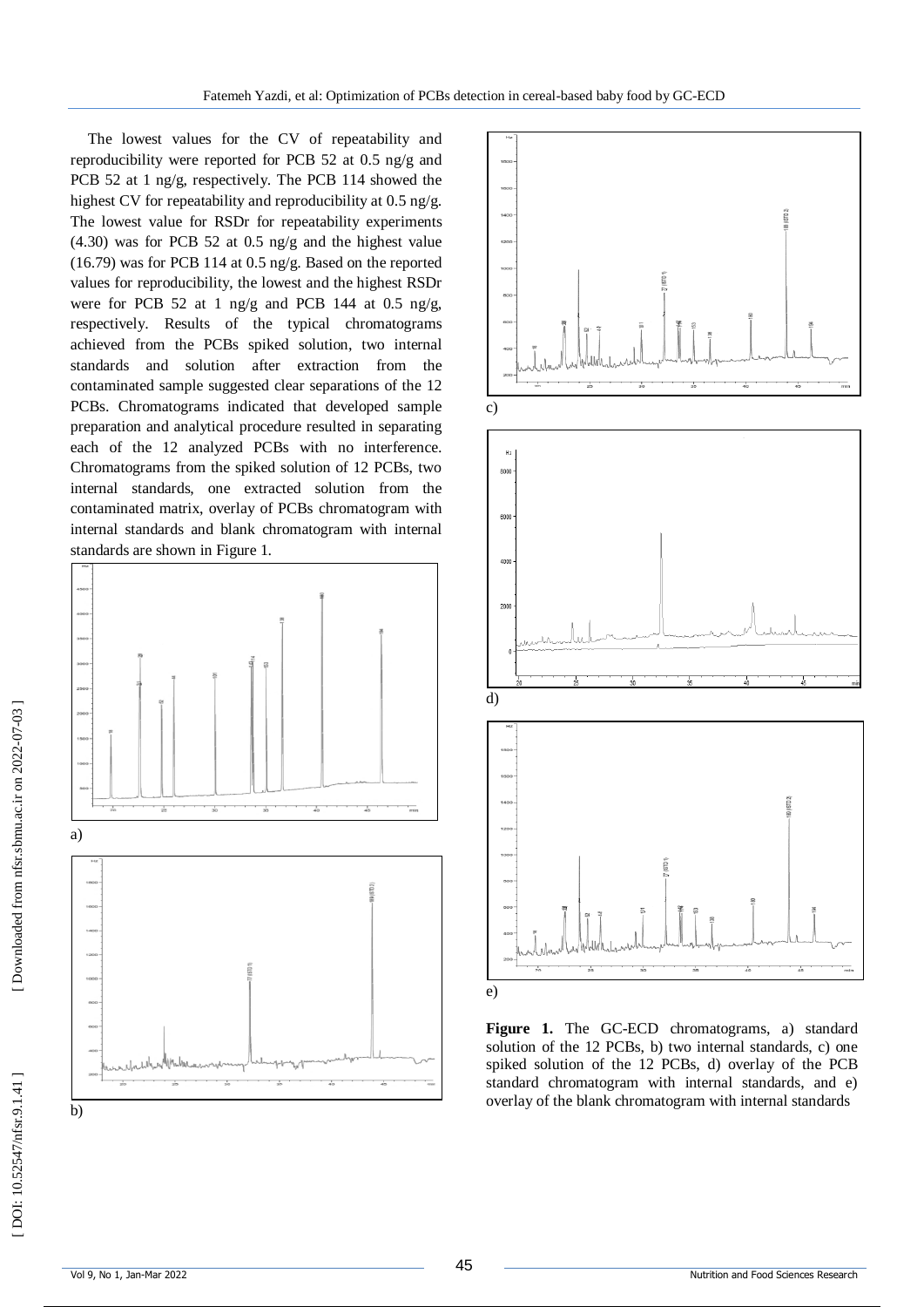Based on Table 2, four samples were contaminated out of a total of 30 samples, which included 7% of the total sample. In the 12 PCBs, PCBs 52, 101, 138, 153, 180 and 194 were identified in baby foods. Of these, the highest rate of contamination was linked to PCB 101. None of the samples contaminated with PCBs included contaminations higher than the maximum residue limit. As seen in Figure 2, a total of 30 samples were analyzed; of which, the highest contamination was linked to PCB101 (1.63 ng/g), PCB180 (1.40 ng/g) and PCB194 (1.35 ng/g), respectively.



Figure 2. Total concentrations of PCBs in 30 cereal-based baby food samples

|  | Table 2. Cereal-based baby food samples and their PCB |  |  |  |
|--|-------------------------------------------------------|--|--|--|
|  | contamination rates                                   |  |  |  |

| Samples | PCB No. | ng/g      | Samples | PCB            | ng/g      |
|---------|---------|-----------|---------|----------------|-----------|
| No.     |         |           | No.     | No.            |           |
| 01      |         | ND        | 17      | $\overline{a}$ | ND        |
| 02      |         | ND        |         | 101            | $<$ LOQ   |
| 03      |         | <b>ND</b> |         | 138            | $<$ LOQ   |
|         | 101     | 0.5       | 18      | 153            | 0.5       |
| 04      | 194     | 0.75      |         | 194            | 0.55      |
|         |         |           |         |                |           |
| 05      |         | <b>ND</b> | 19      |                | <b>ND</b> |
| 06      |         | <b>ND</b> | 20      |                | <b>ND</b> |
| 07      |         | <b>ND</b> |         | 52             | 0.52      |
| 08      |         | <b>ND</b> | 21      | 101            | 0.58      |
| 09      |         | <b>ND</b> |         | 180            | 0.8       |
| 10      |         | <b>ND</b> | 22      |                | ND        |
| 11      |         | ND        | 23      |                | ND        |
| 12      |         | <b>ND</b> | 24      |                | <b>ND</b> |
| 13      |         | <b>ND</b> | 25      |                | <b>ND</b> |
| 14      |         | <b>ND</b> | 26      |                | <b>ND</b> |
| 15      |         | <b>ND</b> | 27      |                | <b>ND</b> |
|         | 52      | 0.66      | 28      |                | <b>ND</b> |
|         | 101     | 0.55      | 29      |                | <b>ND</b> |
| 16      | 138     | 0.63      | 30      |                | <b>ND</b> |
|         | 180     | 0.6       |         |                |           |

#### **Discussion**

Twelve PCBs were selected for assessing selectivity and specificity of the developed method. Selected PCBs were from a wide range, light to heavy PCBs, for having a complete range from a molecular point of view. Quantitative and qualitative assessments of the selected analytes were major steps of developing and improving analytical procedures. Assessment by GC -ECD was selected for this purpose, followed by validation of the achieved results based on European Medicines Agency (EMA), ICH. Used parameters in ICH to verify that the developed method was appropriate for this use included LOD, linearity in calibration, accuracy and precision. As can be seen, the lowest RSDr and CV for repeatability and reproducibility were occurred for PCB 52, one of the lightest PCBs. The highest RSDr and CV belonged to PCB 114, in the second half of heavy PCBs. It can be concluded that while the method resulted in good validation parameters for the 12 PCBs, accuracy for the lighter PCBs could be higher.

The major reason of inaccuracy in PCB analysis by GC, especially in food matrix, was linked to the injection of interfering components from the sample or the matrix effect (27). Elimination of the matrix effect could be achieved if comprehensive sample cleanup procedures were available (28). Strategies are available with the use of alternative calibration methods such as matrix -matched calibration, standard addition, isotopically labeled internal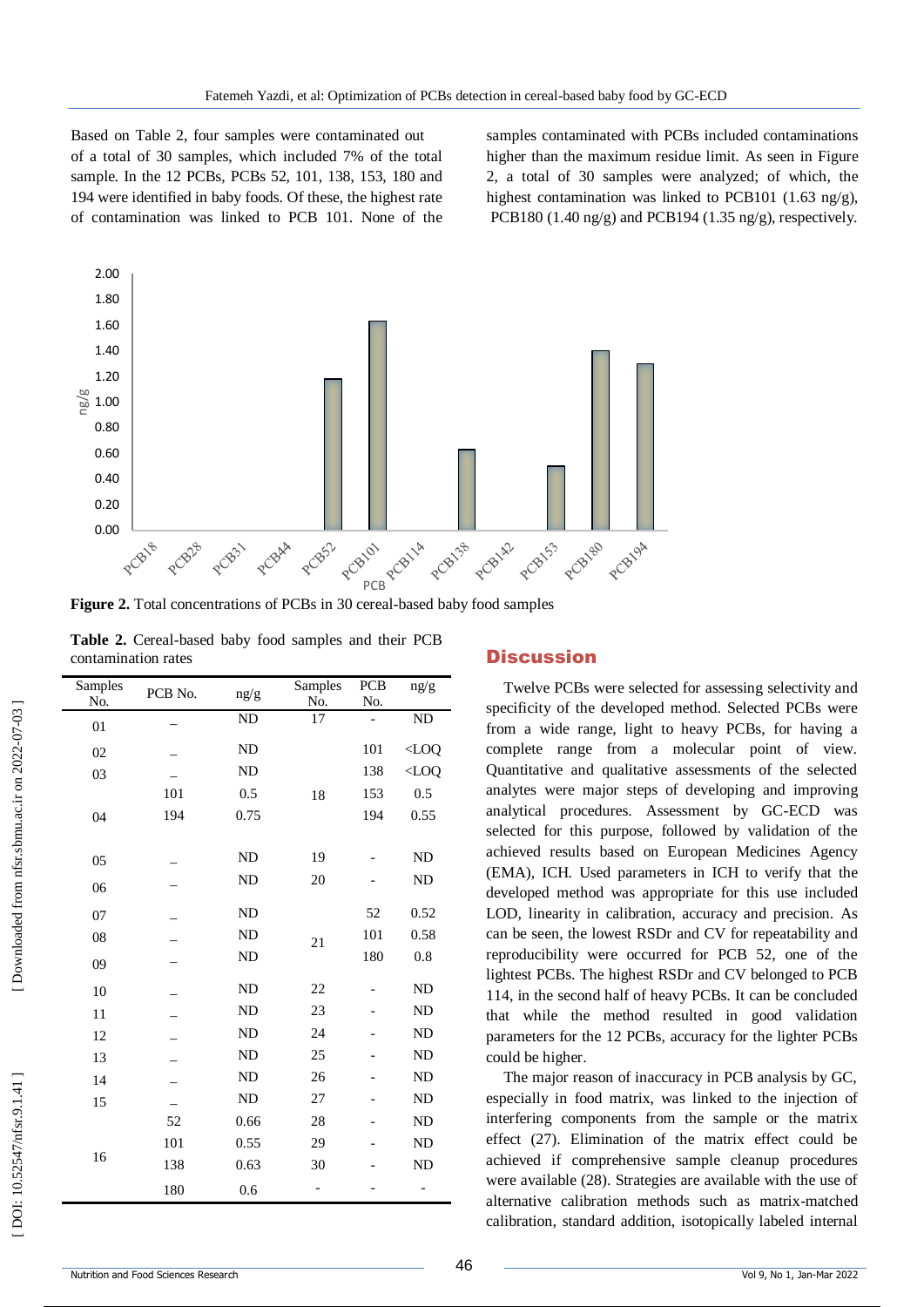standards and use of analyte protectants for preventing, decreasing and compensating the matrix effect (29, 30). Use of plastic falcon tubes in analysis of PCBs interfered with phthalates. Sulforic acid was used to methylate fatty acids (FAs) and prevent chromatogram clutter (ASTM). To increase the accuracy and precision, Florisil column was used between octadecylsily (C -18), graphitized non -porous carbon (Envi -Carb, Plus solid phase extraction cartridges), aminopropyl (NH <sup>2</sup>), alumina SPE and Florisil (31). Using this method, preparation and analysis of the samples were carried out in less than 4 h with high recovery and acceptable precision for the samples as low as 0.5 ng/g for the 12 selected PCBs and two internal standards. These results suggested that the method could be used for the identification and as a quantitative method for the 12 PCBs. This method, with characteristics of simple, cost-effective and acceptable to good accuracy can be suggested for similar matrices.

Previous studies on the analysis of PCBs using gas chromatography–mass spectrometry (GC -MS) have shown similar results to the current results. For example, in a study by Nardelli in 2020 on PCB analysis in milk samples using GC-MS and GC-ECD, LOD and LOQ were reported as  $0.3 - 0.39$  and  $0.44 - 1.30$  ng/ml<sup>-1</sup>, respectively. These were reported as  $0.16$  and  $0.5$  ng/g<sup>-1</sup>, respectively, in the current study (32). In 2019 study carried out on the analysis of PCBs on breast milk using GC -MS, LOD and LOQ were reported as 0.22 –0.58 and  $0.74-1.65$  ng/ml<sup>-1</sup>, respectively (33). Possible PCB pollution of the agricultural -derived food products such as baby foods and potential risk of the polluted products are the reasons for this study. Developed analytical method of this study is highly important in simplicity and speed of detection of the 12 toxic PCBs in infant foods that could be sources of serious health issues. Assessment method of the 12 PCBs in baby foods was based on the extraction with n -hexane and cleaning with acid sulfuric. Moreover, eluents were analyzed using GC -ECD. The mean recoveries of the method for three spiking levels of 0.5, 1 and 2 ng/g were greater than 70%. Light PCBs showed the highest recoveries for repeatability and reproducibility. The lowest values for RSDr and CV for repeatability and reproducibility were seen for PCB 52, which was within the light PCBs, while the highest values were seen for PCB 114. From the findings, it could be concluded that the developed method was capable of determining the 12 selected PCBs in cereal matrices through a rapid, selective sensitive procedure with confident results. Results indicated that PCBs could be assessed as low as 0.5 ng/g in cereal matrices.

#### **Conclusion**

In this study, an accurate precise method was developed to determine 12 PCBs in cereals based baby

food samples, which included complex matrices. The method, including solid -phase extraction column sample preparation and GC -ECD analysis, showed a high sensitivity and confirmatory potency that was necessary for the assessment of trace levels of the PCBs. The excellent method of validation data and proficiency assessment results showed that the present quantitative method could be used for the accurate assessment of PCBs in baby food samples. Advantages of this method included use of two internal standard for error assessment in extraction and injection steps. Due to the complexity of matrices of baby foods, analysis seemed difficult. However, this study developed a simple method that could be carried out within a short time and included high accuracy and precision. Furthermore, the method could be carried out with a small volume of the samples and chimacals.

## Acknowledgement

The authors thank Dr. Masoud Bahrololoom, Dr. Sima Jam and Ms. Saloumeh Aliabadi for their comments .

## Financial disclosure

The authors declared no financial interest.

## Funding/Support

The present study was not financial sponsor.

### References

- 1. Lanting CI, Patandin S, Fidler V, Weisglas -Kuperus N, Sauer PJ, Boersma ER, Touwen BC. Neurological condition in 42 month -old children in relation to pre -and postnatal exposure to polychlorinated biphenyls and dioxins. Early human development. 1998 Feb 27;50(3):283 -92.
- 2. Afful S, Awudza JA, Twumasi SK, Osae S. Determination of indicator polychlorinated biphenyls (PCBs) by gas chromatography–electron capture detector. Chemosphere. 2013 Nov 1;93(8):1556 -60.
- 3. Gao G, Chen H, Dai J, Jin L, Chai Y, Zhu L, Liu X, Lu C. Determination of polychlorinated biphenyls in tea using gas chromatography–tandem mass spectrometry combined with dispersive solid phase extraction. Food chemistry. 2020 Jun 30;316:126290.
- 4. Olatunji OS. Evaluation of selected polychlorinated biphenyls (PCBs) congeners and dichlorodiphenyltrichloroethane (DDT) in fresh root and leafy vegetables using GC -MS. Scientific reports. 2019 Jan 24;9(1):1 -0.6.
- 5. Fernandes A, White S, D'Silva K, Rose M. Simultaneous determination of PCDDs, PCDFs, PCBs and PBDEs in food. Talanta. 2004 Aug 8;63(5):1147 -55.7.
- 6. Motladiile S, Kwaambwa HM, Sichilongo K. Development and validation of a gas chromatography -mass spectrometry method for the determination of PCBs in transformer oil samples -application on real samples from Botswana. Journal of Chromatography & Separation Techniques. 2012;2012(4):116 -24.